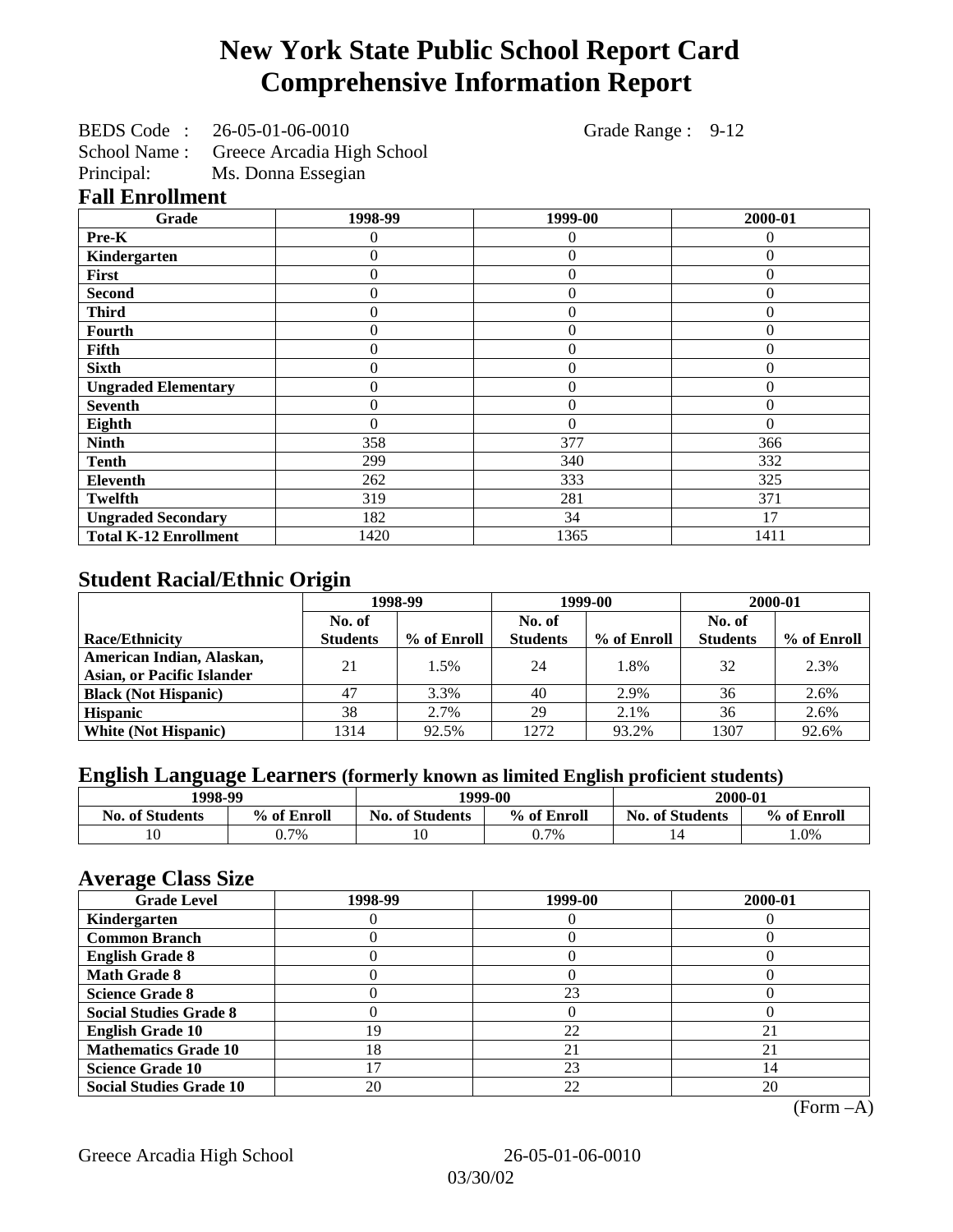## **District Need to Resource Capacity Category**

| <b>N/RC Category</b> | <b>Description</b>                                                  |
|----------------------|---------------------------------------------------------------------|
|                      | This is a school district with average student needs in relation to |
|                      | district resource capacity.                                         |

### **Similar School Group and Description**

| <b>Similar School Group</b> | <b>Description</b>                                                    |
|-----------------------------|-----------------------------------------------------------------------|
| 50                          | All schools in this group are secondary level schools in school       |
|                             | districts with average student needs in relation to district resource |
|                             | capacity. The schools in this group are in the middle range of        |
|                             | student needs for secondary level schools in these districts.         |

**All schools within the same N/RC category are divided into three similar groups defined by the percentage of students in the school who are eligible for the free lunch program and/or who are English Language Learners (formerly known as Limited English proficient).**

### **Attendance and Suspension**

|                               |                 | 1997-98 |                 | 1998-99 | 1999-00         |         |
|-------------------------------|-----------------|---------|-----------------|---------|-----------------|---------|
|                               | No. of          | $%$ of  | No. of          | $%$ of  | No. of          | $%$ of  |
|                               | <b>Students</b> | Enroll. | <b>Students</b> | Enroll. | <b>Students</b> | Enroll. |
| <b>Annual Attendance Rate</b> |                 | 92.6%   |                 | 92.6%   |                 | 92.9%   |
| <b>Student Suspensions</b>    | 265             | 18.2%   | 196             | 13.8%   | 150             | 1.0%    |

## **Student Socioeconomic and Stability Indicators (Percent of Enrollment)**

|                          | 1998-99 | 1999-00 | 2000-01 |
|--------------------------|---------|---------|---------|
| <b>Free Lunch</b>        | 5.2%    | 6.4%    | 7.4%    |
| <b>Reduced Lunch</b>     | 3.4%    | 4.8%    | 3.8%    |
| <b>Public Assistance</b> | 1-10%   | 1-10%   | 1-10%   |
| <b>Student Stability</b> | 91-100% | 88%     | 93%     |

### **Staff Counts**

| <b>Staff</b>                            | 2000-01 |
|-----------------------------------------|---------|
| <b>Total Teachers</b>                   | 98      |
| <b>Total Other Professional Staff</b>   | 14      |
| <b>Total Paraprofessionals</b>          |         |
| <b>Teaching out of Certification *</b>  |         |
| <b>Teachers with Temporary Licenses</b> |         |

\*Teaching out of certification more than on an incidental basis.

(Form –B)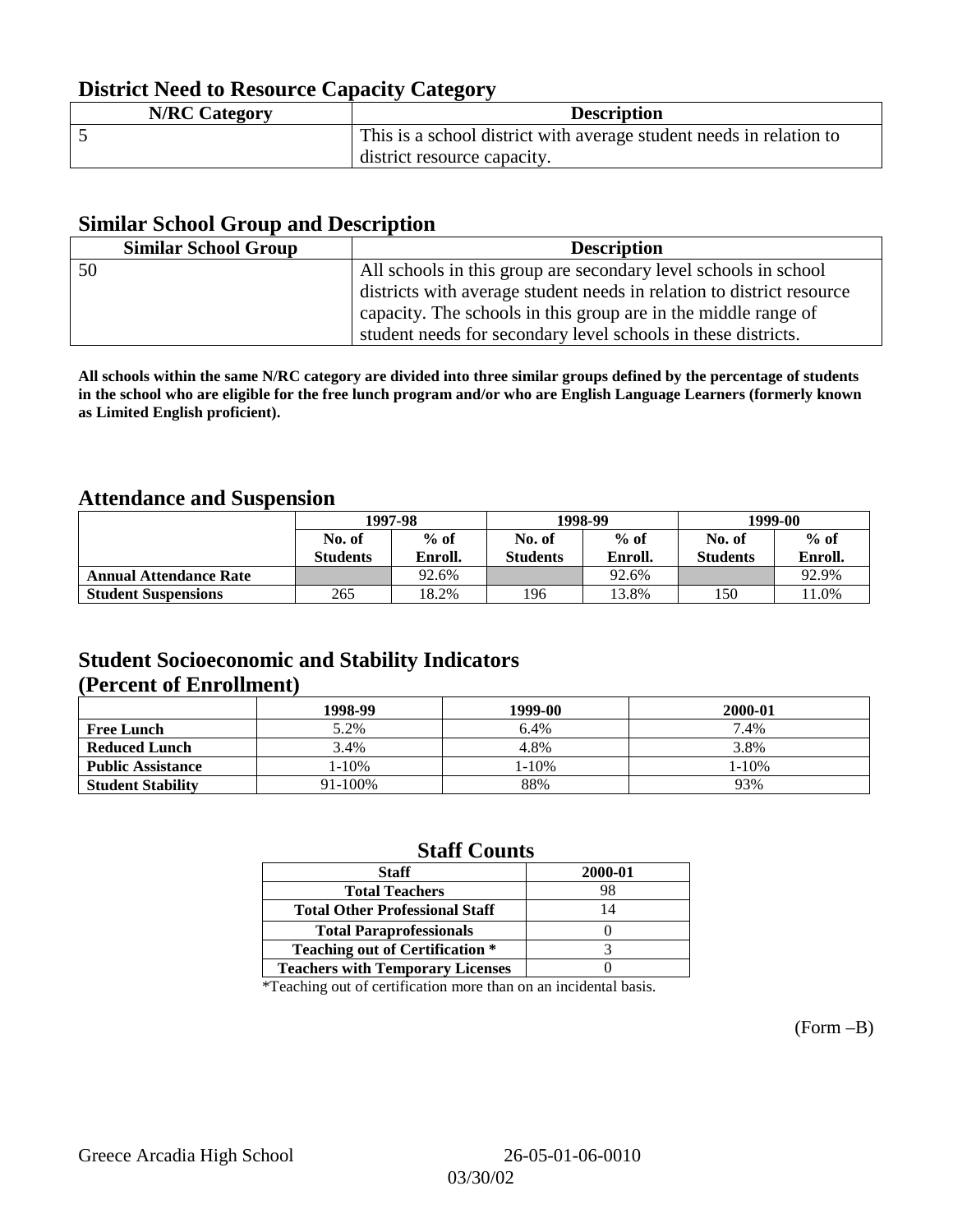# **High School Graduates and Dropouts**

|                           | 1998-99                           |                                                    |                           | $\overline{\phantom{a}}$<br>1999-00 |                                                    |                           | 2000-01                           |                                                    |
|---------------------------|-----------------------------------|----------------------------------------------------|---------------------------|-------------------------------------|----------------------------------------------------|---------------------------|-----------------------------------|----------------------------------------------------|
| <b>Total</b><br>Graduates | <b>Regents</b><br><b>Diplomas</b> | $\frac{0}{0}$<br><b>Regents</b><br><b>Diplomas</b> | <b>Total</b><br>Graduates | <b>Regents</b><br><b>Diplomas</b>   | $\frac{0}{0}$<br><b>Regents</b><br><b>Diplomas</b> | Total<br><b>Graduates</b> | <b>Regents</b><br><b>Diplomas</b> | $\frac{0}{0}$<br><b>Regents</b><br><b>Diplomas</b> |
| 307                       | 167                               | 54%                                                | 254                       | 150                                 | 59%                                                | 296                       | 160                               | 54%                                                |

## **High School Graduates\* Earning Regents Diplomas (All Students)**

## **Distribution of 2000-01 Graduates (All Students)**

|                | To 4-vear | To 2-year | <b>To Other Post-</b> |                        |                   |       |
|----------------|-----------|-----------|-----------------------|------------------------|-------------------|-------|
|                | College   | College   | <b>Secondary</b>      | <b>To the Military</b> | <b>Employment</b> | Other |
| <b>Number</b>  | 130       | 98        |                       |                        | Zb                | 34    |
| <b>Percent</b> | 44%       | 33%       | 1%                    | 2%                     | 9%                | 11%   |

### **2000-01 High School Completers with Disabilities**

| Graduates* | <b>Regents</b><br><b>Diplomas</b> | <b>IEP Diplomas</b><br>or Certificates | <b>All 2000-01</b><br>completers |
|------------|-----------------------------------|----------------------------------------|----------------------------------|
| 'a         | b)                                |                                        | $(a+c)$                          |
|            |                                   |                                        |                                  |

\* Local Diplomas (including local diplomas with Regents endorsements)

## **High School Noncompletion Rates**

| $\tilde{\phantom{a}}$ | 1998-99<br>$%$ of<br>No. of |         |                 | 1999-00 | 2000-01         |         |  |
|-----------------------|-----------------------------|---------|-----------------|---------|-----------------|---------|--|
|                       |                             |         | No. of          | $%$ of  | No. of          | $%$ of  |  |
|                       | <b>Students</b>             | Enroll. | <b>Students</b> | Enroll. | <b>Students</b> | Enroll. |  |
| Dropped out           | 63                          | 4.4%    |                 | 0.6%    |                 | $0.6\%$ |  |
| Entered GED program*  |                             | 0.0%    |                 | $0.0\%$ |                 | 2.2%    |  |

\* The number and percentage of students who entered an alternative program leading to a high school equivalency diploma during each school year.

 $(Form - C)$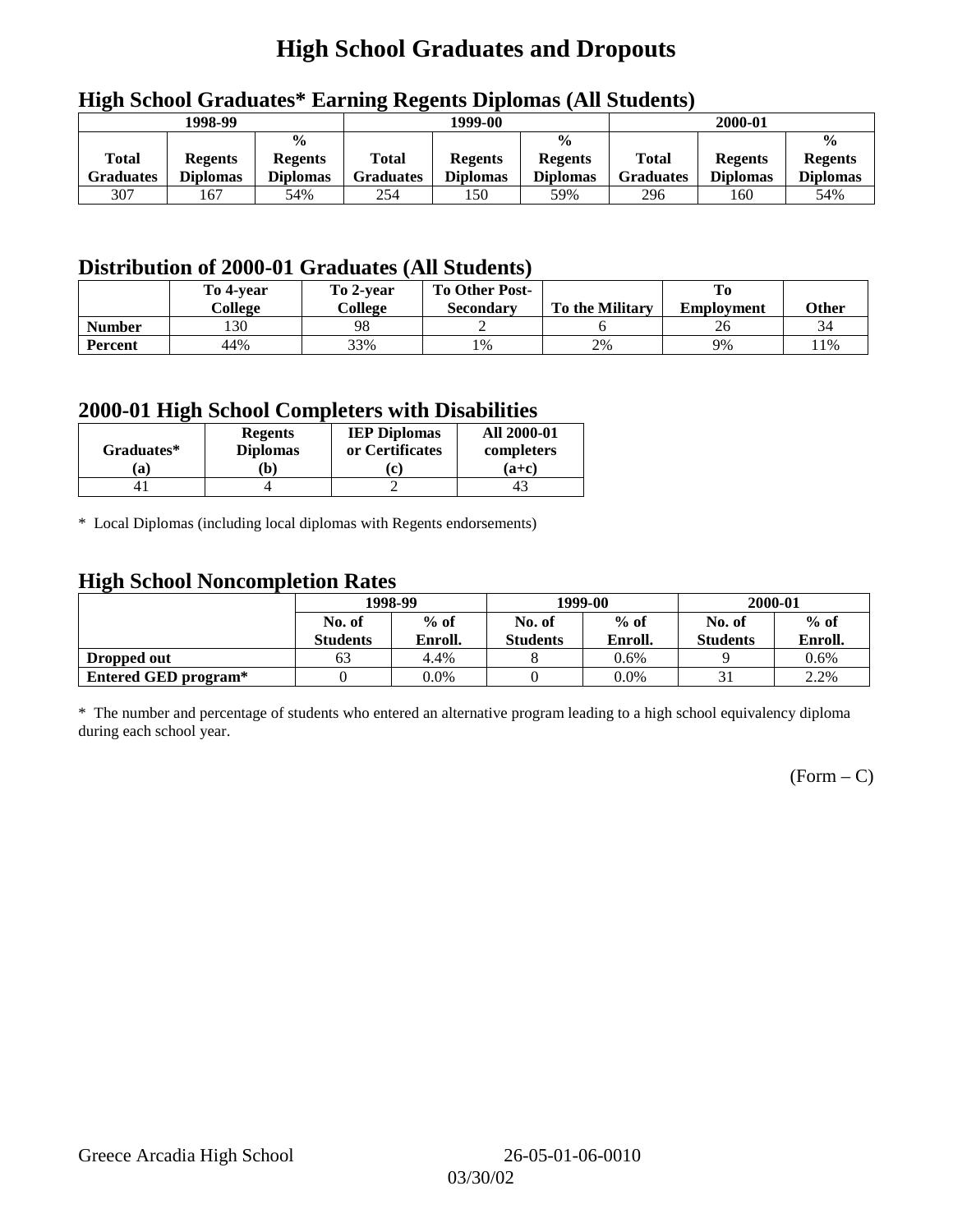# **Second Language Proficiency Examinations**

|                | 1998-99    |           |                   | 1999-00   | 2000-01           |           |  |
|----------------|------------|-----------|-------------------|-----------|-------------------|-----------|--|
| <b>Test</b>    | No. Tested | % Passing | <b>No. Tested</b> | % Passing | <b>No. Tested</b> | % Passing |  |
| French         | 19         | 95%       |                   | 93%       |                   | 97%       |  |
| <b>German</b>  | 23         | 83%       | 38                | 76%       | 26                | 88%       |  |
| <b>Italian</b> | 27         | 81%       | 41                | 61%       | 26                | 92%       |  |
| Latin          |            | 0%        |                   | 0%        |                   | 0%        |  |
| <b>Spanish</b> |            | 85%       | 90                | 84%       | 136               | 71%       |  |

### **General Education Students**

#### **Students with Disabilities**

|                | 1998-99    |           |                   | 1999-00   | 2000-01           |           |  |
|----------------|------------|-----------|-------------------|-----------|-------------------|-----------|--|
| <b>Test</b>    | No. Tested | % Passing | <b>No. Tested</b> | % Passing | <b>No. Tested</b> | % Passing |  |
| French         | NA         | NA        |                   |           |                   |           |  |
| German         | NA         | NA        |                   |           |                   | 0%        |  |
| Italian        | NA         | NA        |                   |           |                   | 0%        |  |
| Latin          | NA         | NA        |                   | 0%        |                   | 0%        |  |
| <b>Spanish</b> | <b>NA</b>  | NA        |                   |           |                   |           |  |

**School reports contain data for students with disabilities for the 1999-00 and 2000-01 school years only because of changes in data collection procedures; 1998-99 data do not appear. District reports contain data for all students with disabilities enrolled in the district for the 1998-99, 1999-00 and 2000-01 school years.**

 $(Form - D)$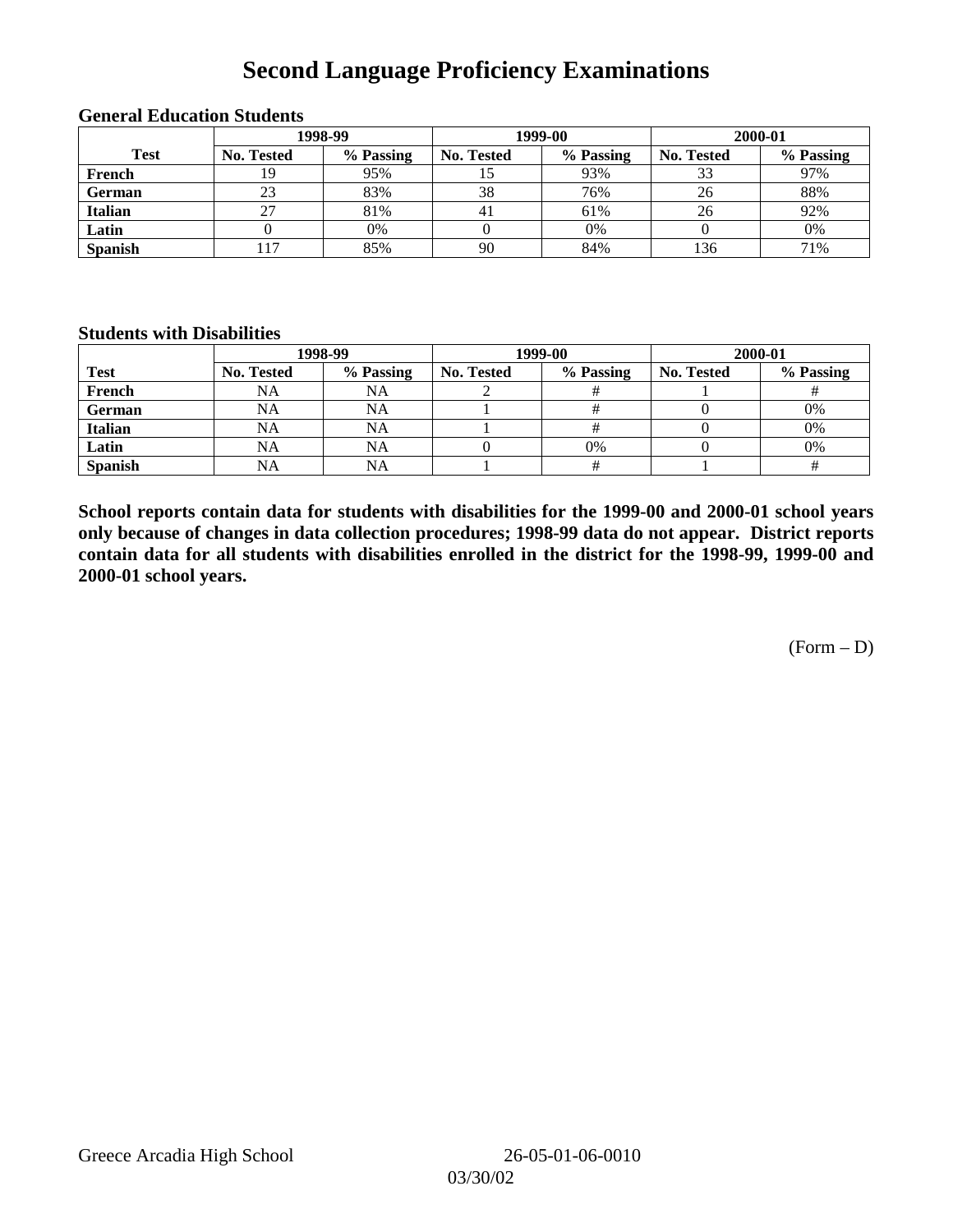## **Regents Competency Tests**

|                       | 1998-99    |           |            | 1999-00   | 2000-01           |           |  |
|-----------------------|------------|-----------|------------|-----------|-------------------|-----------|--|
| <b>Test</b>           | No. Tested | % Passing | No. Tested | % Passing | <b>No. Tested</b> | % Passing |  |
| <b>Math</b>           |            | 0%        |            | $0\%$     |                   |           |  |
| <b>Science</b>        |            | 73%       |            | 29%       | 10                | 60%       |  |
| <b>Reading</b>        |            |           |            | 0%        |                   | 0%        |  |
| Writing               |            |           |            | $0\%$     |                   | 0%        |  |
| <b>Global Studies</b> | 38         | 58%       | 18         | 44%       |                   |           |  |
| US Hist & Gov't.      |            | 82%       |            | 64%       |                   |           |  |

#### **General Education Students**

### **Students with Disabilities**

|                       |                   | 1998-99   | 1999-00    |           | 2000-01           |           |
|-----------------------|-------------------|-----------|------------|-----------|-------------------|-----------|
| <b>Test</b>           | <b>No. Tested</b> | % Passing | No. Tested | % Passing | <b>No. Tested</b> | % Passing |
| <b>Math</b>           | NA                | NA        |            | 91%       | 20                | 100%      |
| <b>Science</b>        | <b>NA</b>         | <b>NA</b> | 49         | 39%       |                   | 67%       |
| <b>Reading</b>        | NA                | NA        |            |           |                   | 100%      |
| Writing               | <b>NA</b>         | NA        |            | 89%       |                   |           |
| <b>Global Studies</b> | NA                | NA        | 35         | 26%       |                   | 50%       |
| US Hist & Gov't.      | NA                | NA        | 35         | 63%       |                   | 29%       |

**School reports contain data for students with disabilities for the 1999-00 and 2000-01 school years only because of changes in data collection procedures; 1998-99 data do not appear. District reports contain data for all students with disabilities enrolled in the district for the 1998-99, 1999-00 and 2000-01 school years.**

(Form –E)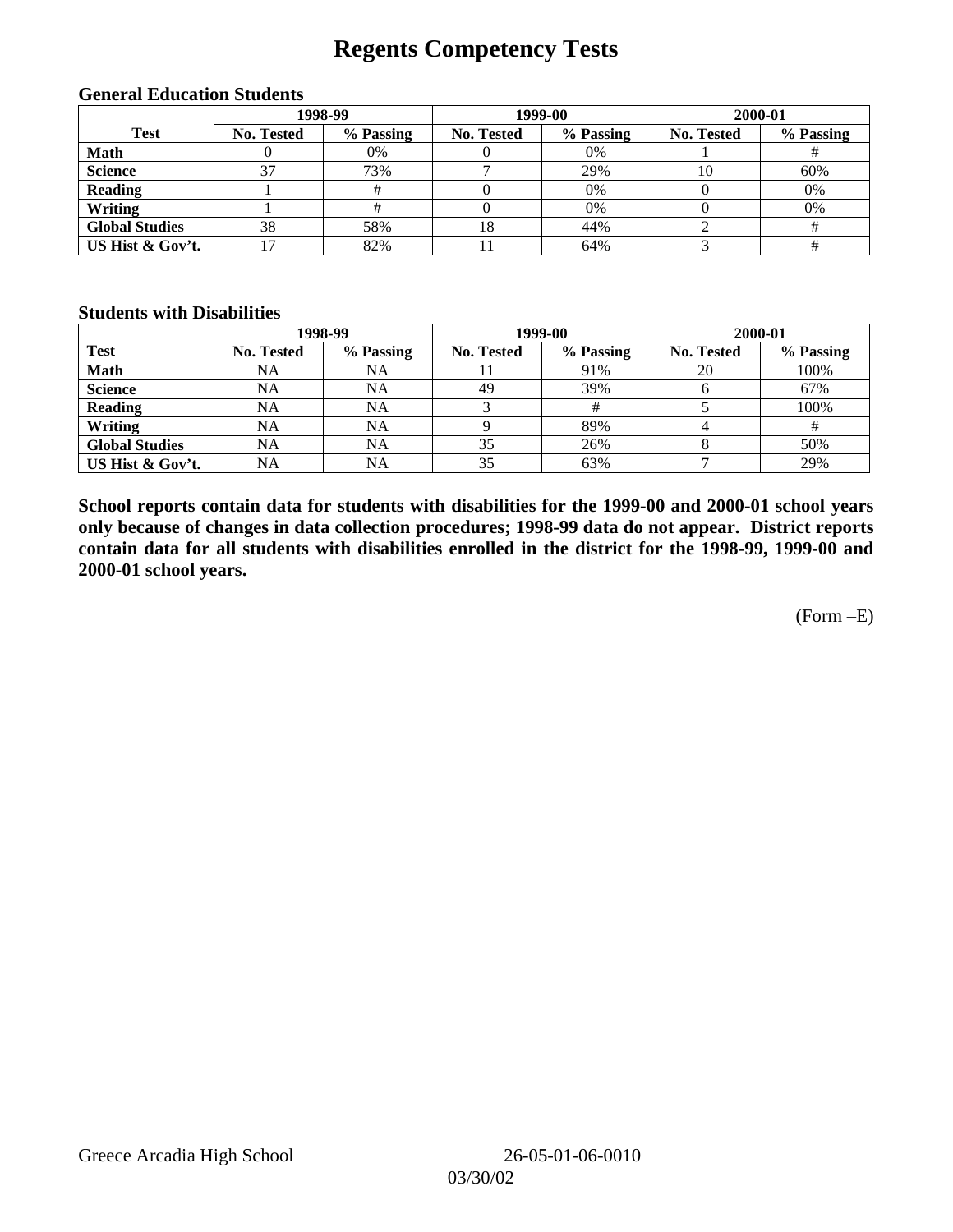|                                                             | <b>All Students</b> |                                                        |                  | <b>Students with Disabilities</b> |                  |                  |  |  |
|-------------------------------------------------------------|---------------------|--------------------------------------------------------|------------------|-----------------------------------|------------------|------------------|--|--|
|                                                             | 1999                | 2000                                                   | 2001             | 1999                              | 2000             | 2001             |  |  |
|                                                             |                     | <b>Comprehensive English</b>                           |                  |                                   |                  |                  |  |  |
| Number Tested                                               | 289                 | 296                                                    | 279              | 38                                | 37               | 28               |  |  |
| Number scoring 55 to 100                                    | 259                 | 286                                                    | 270              | 20                                | $\overline{32}$  | 20               |  |  |
| Number scoring 65 to 100                                    | 201                 | 234                                                    | 257              | $\overline{7}$                    | 9                | 12               |  |  |
| Number scoring 85 to 100                                    | 49                  | $\overline{17}$                                        | 65               | $\overline{0}$                    | $\overline{0}$   | $\mathbf{1}$     |  |  |
| Percentage of Tested Scoring 55-100                         | 90%                 | 97%                                                    | 97%              | 53%                               | 86%              | 71%              |  |  |
| Percentage of Tested Scoring 65-100                         | 70%                 | 79%                                                    | 92%              | 18%                               | 24%              | 43%              |  |  |
| Percentage of Tested Scoring 85-100                         | 17%                 | 6%                                                     | 23%              | $0\%$                             | $0\%$            | 4%               |  |  |
|                                                             |                     | Math I                                                 |                  |                                   |                  |                  |  |  |
| Number Tested<br>305<br>319<br>51<br>267<br>62<br>40        |                     |                                                        |                  |                                   |                  |                  |  |  |
| Number scoring 55 to 100                                    | 250                 | 213                                                    | 252              | 31                                | 28               | 34               |  |  |
| Number scoring 65 to 100                                    | 217                 | 175                                                    | 203              | 25                                | 23               | $\overline{23}$  |  |  |
| Number scoring 85 to 100                                    | 62                  | 70                                                     | 61               | $\overline{3}$                    | $\overline{6}$   | $\overline{3}$   |  |  |
| Percentage of Tested Scoring 55-100                         | 82%                 | 80%                                                    | 79%              | 50%                               | 70%              | 67%              |  |  |
| Percentage of Tested Scoring 65-100                         | 71%                 | 66%                                                    | 64%              | 40%                               | 57%              | 45%              |  |  |
| Percentage of Tested Scoring 85-100                         | 20%                 | 26%                                                    | 19%              | 5%                                | 15%              | 6%               |  |  |
| Math A                                                      |                     |                                                        |                  |                                   |                  |                  |  |  |
| Number Tested                                               | $\boldsymbol{0}$    | $\Omega$                                               | $\mathbf{0}$     | $\overline{0}$                    | $\mathbf{0}$     | $\mathbf{0}$     |  |  |
| Number scoring 55 to 100                                    | $\overline{0}$      | $\overline{0}$                                         | $\overline{0}$   | $\overline{0}$                    | $\overline{0}$   | $\overline{0}$   |  |  |
| Number scoring 65 to 100                                    | $\boldsymbol{0}$    | $\mathbf{0}$                                           | $\mathbf{0}$     | $\overline{0}$                    | $\boldsymbol{0}$ | $\boldsymbol{0}$ |  |  |
| Number scoring 85 to 100                                    | $\mathbf{0}$        | $\mathbf{0}$                                           | $\mathbf{0}$     | $\mathbf{0}$                      | $\mathbf{0}$     | $\boldsymbol{0}$ |  |  |
| Percentage of Tested Scoring 55-100                         | 0%                  | 0%                                                     | 0%               | 0%                                | 0%               | 0%               |  |  |
| Percentage of Tested Scoring 65-100                         | 0%                  | 0%                                                     | 0%               | 0%                                | 0%               | 0%               |  |  |
| Percentage of Tested Scoring 85-100                         | 0%                  | 0%                                                     | $\overline{0\%}$ | 0%                                | 0%               | 0%               |  |  |
|                                                             |                     | <b>Global Studies (last administered January 2000)</b> |                  |                                   |                  |                  |  |  |
| Number Tested                                               | 318                 | 326                                                    |                  | 15                                | 40               |                  |  |  |
| Number scoring 55 to 100                                    | 286                 | $\overline{304}$                                       |                  | 11                                | $\overline{35}$  |                  |  |  |
| Number scoring 65 to 100                                    | 248                 | 262                                                    |                  | $\overline{9}$                    | $\overline{22}$  |                  |  |  |
| Number scoring $85 \overline{\text{to } 100}$               | 70                  | $\overline{77}$                                        |                  | $\overline{3}$                    | $\overline{4}$   |                  |  |  |
| Percentage of Tested Scoring 55-100                         | 90%                 | 93%                                                    |                  | 73%                               | 88%              |                  |  |  |
| Percentage of Tested Scoring 65-100                         | 78%                 | 80%                                                    |                  | 60%                               | 55%              |                  |  |  |
| Percentage of Tested Scoring 85-100                         | 22%                 | 24%                                                    |                  | 20%                               | 10%              |                  |  |  |
| Global History and Geography (first administered June 2000) |                     |                                                        |                  |                                   |                  |                  |  |  |
| Number Tested                                               |                     | 0                                                      | 301              |                                   | $\mathbf{0}$     | 41               |  |  |
| Number scoring 55 to 100                                    |                     | $\boldsymbol{0}$                                       | 293              |                                   | $\mathbf{0}$     | 35               |  |  |
| Number scoring 65 to 100                                    |                     | $\overline{0}$                                         | 267              |                                   | $\overline{0}$   | 27               |  |  |
| Number scoring 85 to 100                                    |                     | $\overline{0}$                                         | $\overline{82}$  |                                   | $\overline{0}$   | $\overline{2}$   |  |  |
| Percentage of Tested Scoring 55-100                         |                     | 0%                                                     | 97%              |                                   | $0\%$            | 85%              |  |  |
| Percentage of Tested Scoring 65-100                         |                     | 0%                                                     | 89%              |                                   | $0\%$            | 66%              |  |  |
| Percentage of Tested Scoring 85-100                         |                     | 0%                                                     | 27%              |                                   | 0%               | 5%               |  |  |

 $(Form - G)$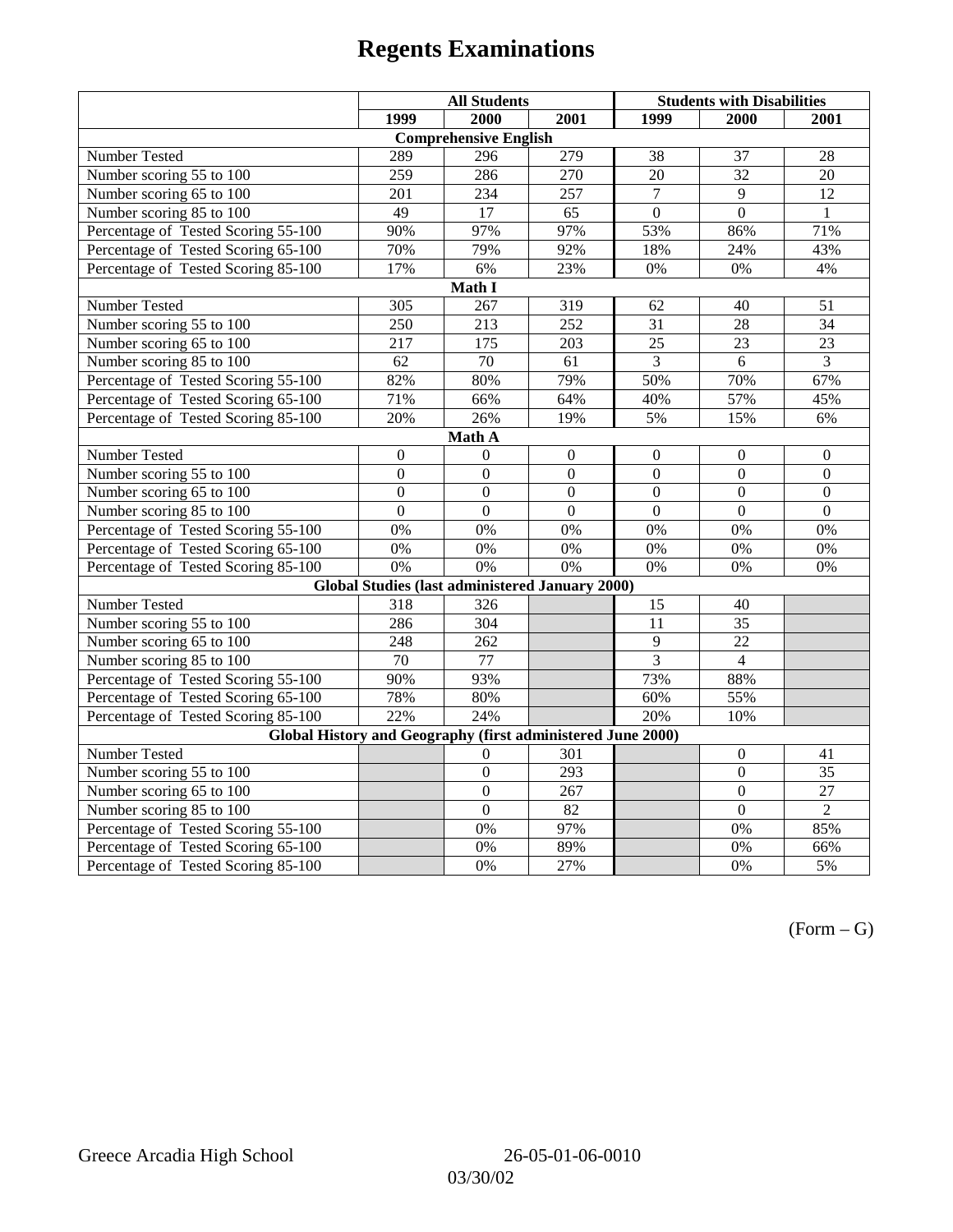|                                                              | <b>All Students</b> |                                                            |          | <b>Students with Disabilities</b> |                |          |
|--------------------------------------------------------------|---------------------|------------------------------------------------------------|----------|-----------------------------------|----------------|----------|
|                                                              | 1999                | 2000                                                       | 2001     | 1999                              | 2000           | 2001     |
| U.S. History and Government (last administered January 2001) |                     |                                                            |          |                                   |                |          |
| Number Tested                                                | 263                 | 296                                                        | $\Omega$ | 15                                | 16             | $\theta$ |
| Number scoring 55 to 100                                     | 240                 | 275                                                        | $\theta$ | 12                                | 14             | $\Omega$ |
| Number scoring 65 to 100                                     | 200                 | 239                                                        | $\theta$ | 9                                 | 10             | $\Omega$ |
| Number scoring 85 to 100                                     | 49                  | 66                                                         | $\theta$ | $\Omega$                          | $\mathfrak{D}$ | $\Omega$ |
| Percentage of Tested Scoring 55-100                          | 91%                 | 93%                                                        | 0%       | 80%                               | 88%            | 0%       |
| Percentage of Tested Scoring 65-100                          | 76%                 | 81%                                                        | 0%       | 60%                               | 62%            | $0\%$    |
| Percentage of Tested Scoring 85-100                          | 19%                 | 22%                                                        | $0\%$    | 0%                                | 12%            | $0\%$    |
|                                                              |                     | U.S. History and Government (first administered June 2001) |          |                                   |                |          |
| <b>Number Tested</b>                                         |                     |                                                            | 308      |                                   |                | 29       |
| Number scoring 55 to 100                                     |                     |                                                            | 274      |                                   |                | 21       |
| Number scoring 65 to 100                                     |                     |                                                            | 217      |                                   |                | 8        |
| Number scoring 85 to 100                                     |                     |                                                            | 89       |                                   |                | 2        |
| Percentage of Tested Scoring 55-100                          |                     |                                                            | 89%      |                                   |                | 72%      |
| Percentage of Tested Scoring 65-100                          |                     |                                                            | 70%      |                                   |                | 28%      |
| Percentage of Tested Scoring 85-100                          |                     |                                                            | 29%      |                                   |                | 7%       |

(Form – H)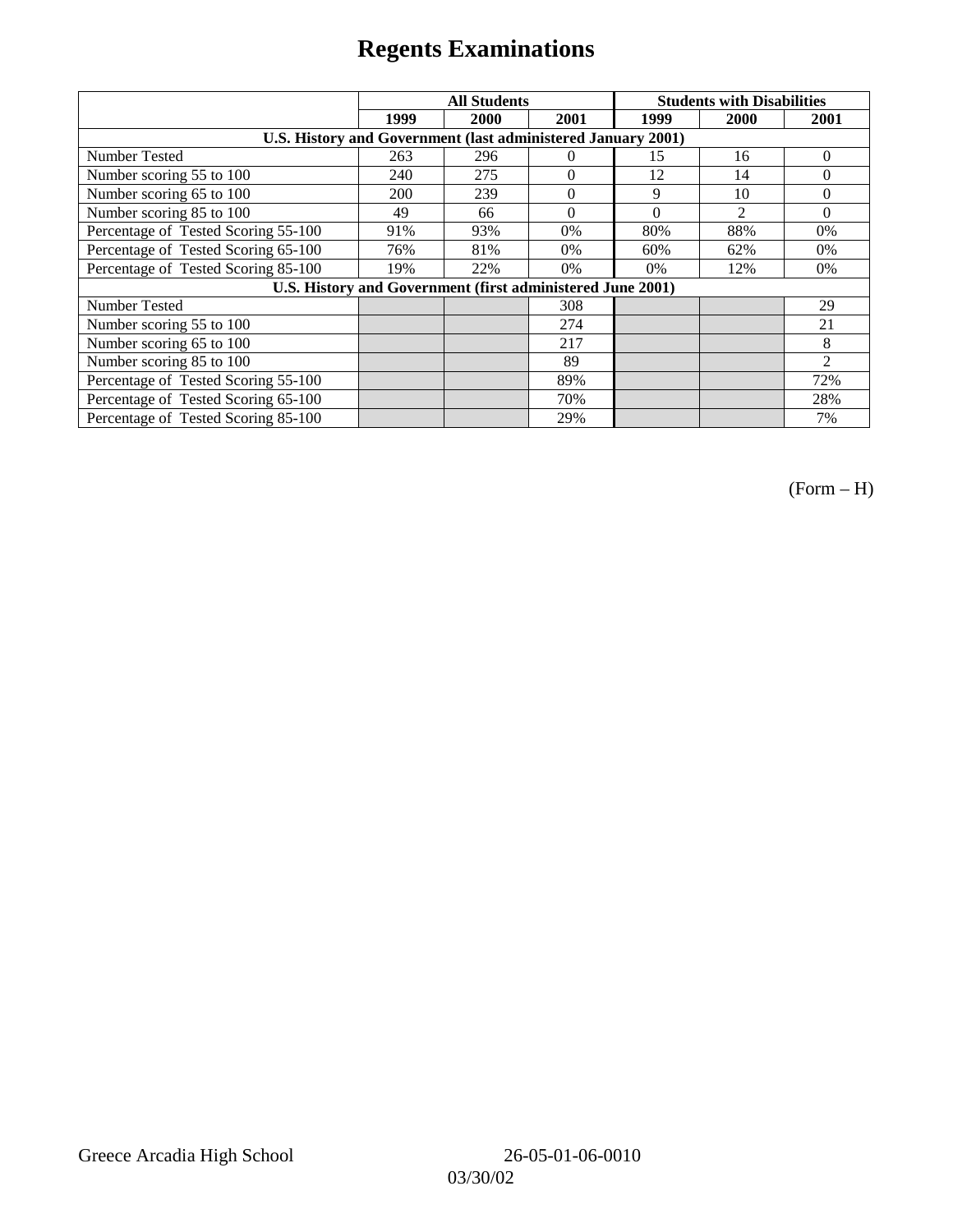# **Average Grade Enrollment**

### **All Students**

| Year | Grade 9<br><b>Enrollment</b><br>(June) | Grade 10<br><b>Enrollment</b><br>(June) | Grade 11<br><b>Enrollment</b><br>(June) | Grade 12<br><b>Enrollment</b><br>(June) | $\mathbf{AGE}^*$ |
|------|----------------------------------------|-----------------------------------------|-----------------------------------------|-----------------------------------------|------------------|
| 1999 | 405                                    | 343                                     | 285                                     | 344                                     | 344              |
| 2000 | 385                                    | 333                                     | 321                                     | 290                                     | 332              |
| 2001 | 367                                    | 338                                     | 321                                     | 340                                     | 342              |

\* In schools with no grade 9 - 12 enrollment, AGE is the grade 8 enrollment

#### **Students with Disabilities**

| Year | Grade 9<br><b>Enrollment</b><br>(June) | Grade 10<br><b>Enrollment</b><br>(June) | Grade 11<br><b>Enrollment</b><br>(June) | Grade 12<br><b>Enrollment</b><br>(June) | $AGE^*$ |
|------|----------------------------------------|-----------------------------------------|-----------------------------------------|-----------------------------------------|---------|
| 1999 | 75                                     | 62                                      |                                         | 54                                      | 60      |
| 2000 | 69                                     | 55                                      |                                         | 48                                      | 56      |
| 2001 | 65                                     | 54                                      | 61                                      | 48                                      | 57      |

\* In schools with no grade 9 - 12 enrollment, AGE is the grade 8 enrollment

(Form – I)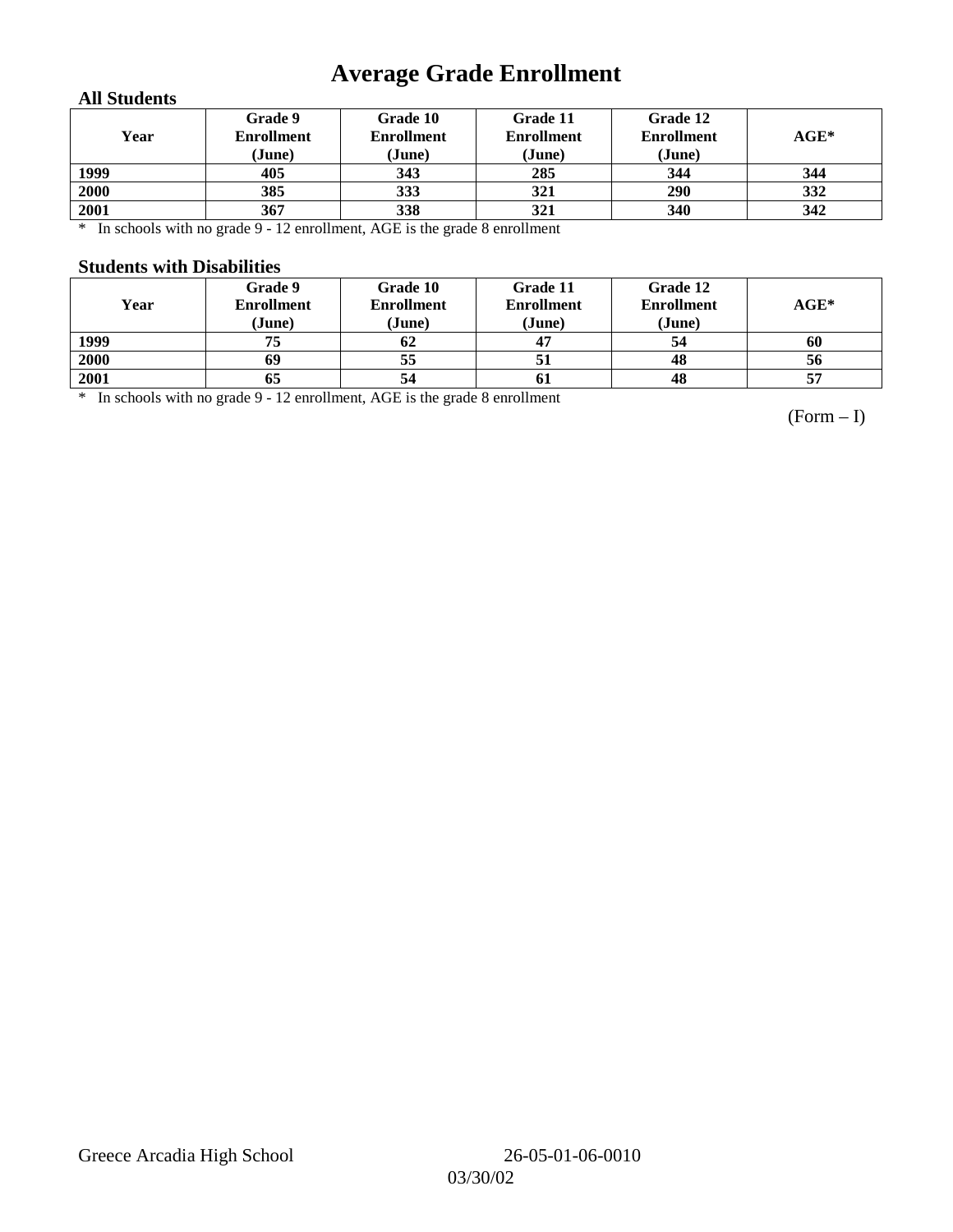|                                       | <b>All Students</b> |                              |                  | <b>Students with Disabilities</b> |                         |                  |
|---------------------------------------|---------------------|------------------------------|------------------|-----------------------------------|-------------------------|------------------|
|                                       | 1999                | 2000                         | 2001             | 1999                              | 2000                    | 2001             |
| <b>Average Grade Enrollment (AGE)</b> | 344                 | 332                          | $\overline{342}$ | 60                                | 56                      | 57               |
|                                       |                     | <b>Comprehensive French</b>  |                  |                                   |                         |                  |
| <b>Number Tested</b>                  | 24                  | 44                           | 25               | $\theta$                          | 3                       | 1                |
| Number scoring 55 to 100              | $\overline{23}$     | 44                           | $\overline{25}$  | $\Omega$                          | $\overline{+}$          | $\#$             |
| Number scoring 65 to 100              | 21                  | 39                           | 25               | $\mathbf{0}$                      | $\#$                    | $\#$             |
| Number scoring 85 to 100              | 8                   | 13                           | 10               | $\overline{0}$                    | $\overline{\#}$         | #                |
| Percentage of AGE Tested              | 7%                  | 13%                          | 7%               | 0%                                | #                       | $\overline{\#}$  |
| Percentage of AGE Scoring 55-100      | 7%                  | 13%                          | 7%               | 0%                                | $\#$                    | $\#$             |
| Percentage of AGE Scoring 65-100      | 6%                  | 12%                          | 7%               | 0%                                | $\#$                    | $\#$             |
| Percentage of AGE Scoring 85-100      | 2%                  | 4%                           | 3%               | 0%                                | $\#$                    | $\#$             |
| Percentage of Tested Scoring 65-100   | 88%                 | 89%                          | 100%             | 0%                                | $\overline{\#}$         | #                |
|                                       |                     | <b>Comprehensive Italian</b> |                  |                                   |                         |                  |
| Number Tested                         | 21                  | 66                           | 26               | $\theta$                          | 2                       | $\Omega$         |
| Number scoring 55 to 100              | 20                  | $\overline{56}$              | 25               | $\boldsymbol{0}$                  | #                       | $\overline{0}$   |
| Number scoring 65 to 100              | 20                  | 48                           | 25               | $\overline{0}$                    | $\#$                    | $\mathbf{0}$     |
| Number scoring 85 to 100              | 9                   | 14                           | 10               | $\mathbf{0}$                      | $\#$                    | $\overline{0}$   |
| Percentage of AGE Tested              | 6%                  | 20%                          | 8%               | 0%                                | $\#$                    | 0%               |
| Percentage of AGE Scoring 55-100      | 6%                  | 17%                          | 7%               | 0%                                | #                       | 0%               |
| Percentage of AGE Scoring 65-100      | 6%                  | 14%                          | 7%               | 0%                                | $\overline{\#}$         | 0%               |
| Percentage of AGE Scoring 85-100      | 3%                  | 4%                           | 3%               | 0%                                | $\overline{\#}$         | 0%               |
| Percentage of Tested Scoring 65-100   | 95%                 | 73%                          | 96%              | 0%                                | $\#$                    | 0%               |
|                                       |                     | <b>Comprehensive German</b>  |                  |                                   |                         |                  |
| Number Tested                         | 10                  | 45                           | 23               | $\mathbf{0}$                      | 1                       | $\mathbf{0}$     |
| Number scoring 55 to 100              | 10                  | 42                           | 23               | $\boldsymbol{0}$                  | $\#$                    | $\Omega$         |
| Number scoring 65 to 100              | 10                  | 42                           | 20               | $\mathbf{0}$                      | $\overline{\ddot{}}$    | $\mathbf{0}$     |
| Number scoring 85 to 100              | $\overline{5}$      | $\overline{20}$              | $\overline{12}$  | $\overline{0}$                    | $\overline{\#}$         | $\overline{0}$   |
| Percentage of AGE Tested              | 3%                  | 14%                          | 7%               | 0%                                | $\#$                    | 0%               |
| Percentage of AGE Scoring 55-100      | 3%                  | 13%                          | 7%               | 0%                                | $\#$                    | 0%               |
| Percentage of AGE Scoring 65-100      | 3%                  | 13%                          | 6%               | 0%                                | #                       | 0%               |
| Percentage of AGE Scoring 85-100      | 1%                  | 6%                           | 4%               | 0%                                | $\overline{\ddot{\pi}}$ | 0%               |
| Percentage of Tested Scoring 65-100   | 100%                | 93%                          | 87%              | 0%                                | $\overline{t}$          | 0%               |
|                                       |                     | <b>Comprehensive Hebrew</b>  |                  |                                   |                         |                  |
| Number Tested                         | $\boldsymbol{0}$    | $\Omega$                     | $\boldsymbol{0}$ | $\boldsymbol{0}$                  | $\boldsymbol{0}$        | $\boldsymbol{0}$ |
| Number scoring 55 to 100              | $\boldsymbol{0}$    | $\mathbf{0}$                 | $\overline{0}$   | $\overline{0}$                    | $\overline{0}$          | $\mathbf{0}$     |
| Number scoring 65 to 100              | $\boldsymbol{0}$    | $\mathbf{0}$                 | $\overline{0}$   | $\overline{0}$                    | $\overline{0}$          | $\mathbf{0}$     |
| Number scoring 85 to 100              | $\overline{0}$      | $\overline{0}$               | $\overline{0}$   | $\overline{0}$                    | $\mathbf{0}$            | $\mathbf{0}$     |
| Percentage of AGE Tested              | 0%                  | 0%                           | 0%               | 0%                                | 0%                      | 0%               |
| Percentage of AGE Scoring 55-100      | 0%                  | 0%                           | 0%               | 0%                                | 0%                      | 0%               |
| Percentage of AGE Scoring 65-100      | 0%                  | 0%                           | 0%               | 0%                                | 0%                      | 0%               |
| Percentage of AGE Scoring 85-100      | 0%                  | 0%                           | 0%               | 0%                                | 0%                      | $0\%$            |
| Percentage of Tested Scoring 65-100   | 0%                  | 0%                           | 0%               | 0%                                | 0%                      | 0%               |

(Form –J)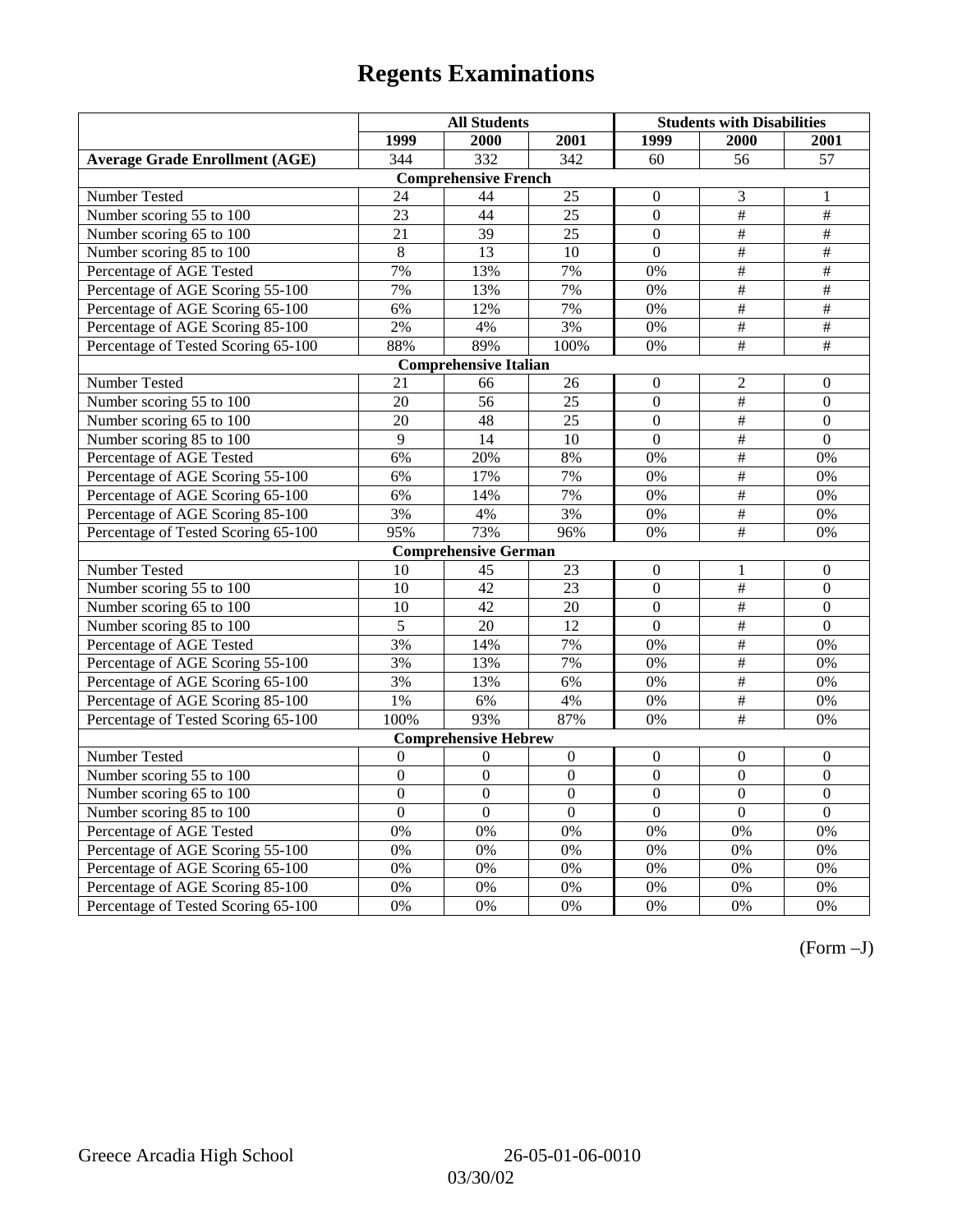|                                       |                | <b>All Students</b>        |                  | <b>Students with Disabilities</b> |             |          |  |  |
|---------------------------------------|----------------|----------------------------|------------------|-----------------------------------|-------------|----------|--|--|
|                                       | 1999           | 2000                       | 2001             | 1999                              | <b>2000</b> | 2001     |  |  |
| <b>Average Grade Enrollment (AGE)</b> | 344            | 332                        | 342              | 60                                | 56          | 57       |  |  |
| <b>Comprehensive Spanish</b>          |                |                            |                  |                                   |             |          |  |  |
| <b>Number Tested</b>                  | 112            | 196                        | 95               | 1                                 | 2           |          |  |  |
| Number scoring 55 to 100              | 110            | 189                        | 94               | #                                 | $\#$        | $\#$     |  |  |
| Number scoring 65 to 100              | 106            | 177                        | 93               | #                                 | #           | $\#$     |  |  |
| Number scoring 85 to 100              | 40             | 66                         | 49               | #                                 | #           | $\#$     |  |  |
| Percentage of AGE Tested              | 33%            | 59%                        | 28%              | #                                 | #           | #        |  |  |
| Percentage of AGE Scoring 55-100      | 32%            | 57%                        | 27%              | #                                 | $\#$        | $\#$     |  |  |
| Percentage of AGE Scoring 65-100      | 31%            | 53%                        | 27%              | #                                 | #           | #        |  |  |
| Percentage of AGE Scoring 85-100      | 12%            | 20%                        | 14%              | #                                 | #           | #        |  |  |
| Percentage of Tested Scoring 65-100   | 95%            | 90%                        | 98%              | #                                 | #           | #        |  |  |
|                                       |                | <b>Comprehensive Latin</b> |                  |                                   |             |          |  |  |
| Number Tested                         | $\overline{0}$ | 0                          | $\theta$         | $\overline{0}$                    | $\theta$    | $\theta$ |  |  |
| Number scoring 55 to 100              | $\mathbf{0}$   | $\theta$                   | $\boldsymbol{0}$ | $\overline{0}$                    | $\theta$    | $\Omega$ |  |  |
| Number scoring 65 to 100              | $\mathbf{0}$   | $\boldsymbol{0}$           | $\theta$         | $\theta$                          | $\theta$    | $\Omega$ |  |  |
| Number scoring 85 to 100              | $\theta$       | $\theta$                   | $\Omega$         | $\theta$                          | $\Omega$    | $\Omega$ |  |  |
| Percentage of AGE Tested              | 0%             | 0%                         | 0%               | 0%                                | 0%          | 0%       |  |  |
| Percentage of AGE Scoring 55-100      | 0%             | 0%                         | 0%               | 0%                                | 0%          | 0%       |  |  |
| Percentage of AGE Scoring 65-100      | 0%             | 0%                         | 0%               | 0%                                | 0%          | 0%       |  |  |
| Percentage of AGE Scoring 85-100      | 0%             | 0%                         | 0%               | $0\%$                             | 0%          | $0\%$    |  |  |
| Percentage of Tested Scoring 65-100   | 0%             | 0%                         | 0%               | 0%                                | 0%          | 0%       |  |  |

(Form – K)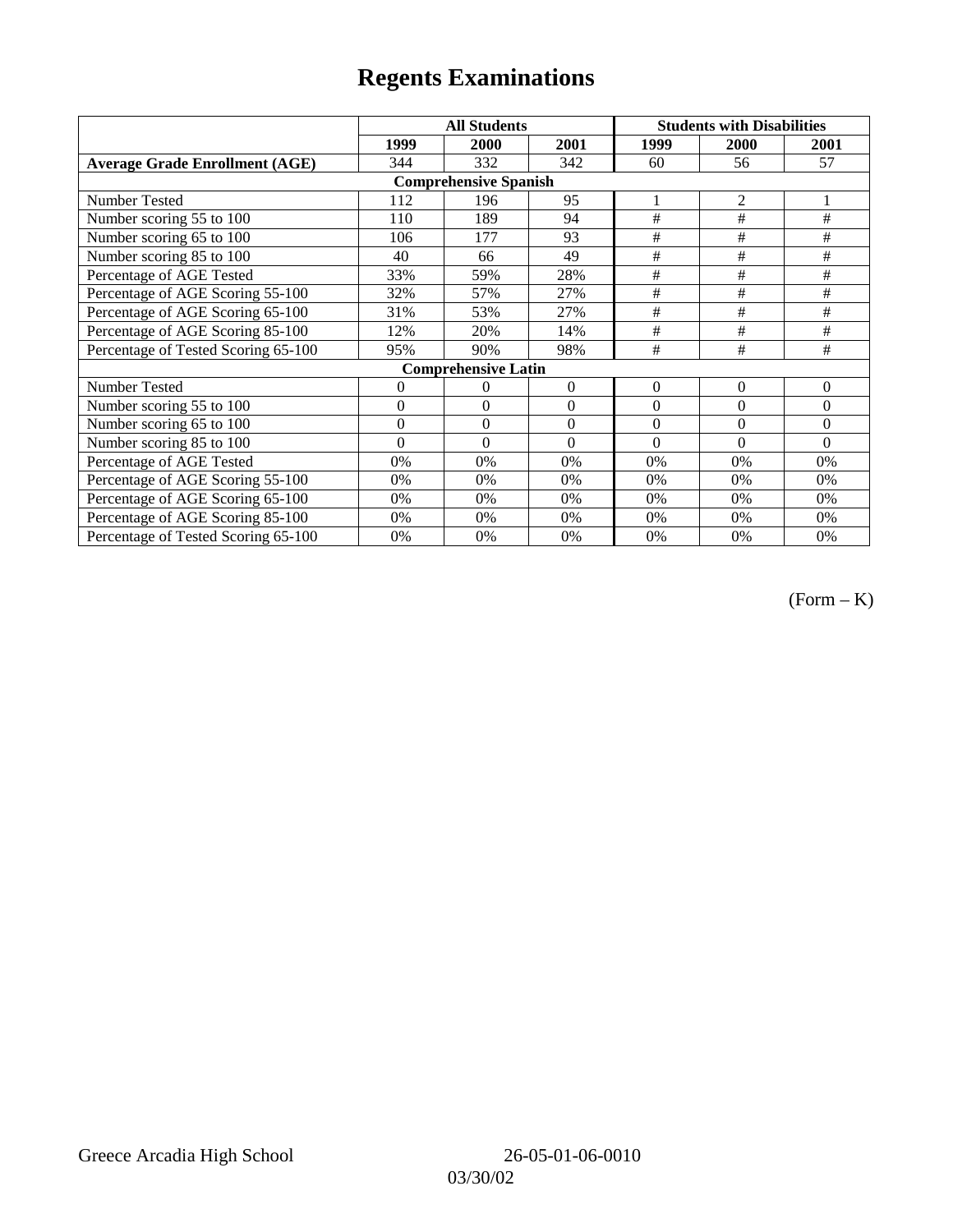|                                       | <b>All Students</b> |                                       |                | <b>Students with Disabilities</b> |                |                  |  |  |
|---------------------------------------|---------------------|---------------------------------------|----------------|-----------------------------------|----------------|------------------|--|--|
|                                       | 1999                | 2000                                  | 2001           | 1999                              | 2000           | 2001             |  |  |
| <b>Average Grade Enrollment (AGE)</b> | 344                 | 332                                   | 342            | 60                                | 56             | 57               |  |  |
|                                       |                     | Math II                               |                |                                   |                |                  |  |  |
| Number Tested                         | 208                 | 227                                   | 268            | 6                                 | 22             | 17               |  |  |
| Number scoring 55 to 100              | 192                 | 202                                   | 213            | $\overline{4}$                    | 20             | 10               |  |  |
| Number scoring 65 to 100              | 175                 | 184                                   | 189            | 3                                 | 18             | $\overline{7}$   |  |  |
| Number scoring 85 to 100              | 103                 | 81                                    | 79             | 1                                 | $\overline{3}$ | $\overline{2}$   |  |  |
| Percentage of AGE Tested              | 60%                 | 68%                                   | 78%            | 10%                               | 39%            | 30%              |  |  |
| Percentage of AGE Scoring 55-100      | 56%                 | 61%                                   | 62%            | 7%                                | 36%            | 18%              |  |  |
| Percentage of AGE Scoring 65-100      | 51%                 | 55%                                   | 55%            | 5%                                | 32%            | 12%              |  |  |
| Percentage of AGE Scoring 85-100      | 30%                 | 24%                                   | 23%            | 2%                                | 5%             | 4%               |  |  |
| Percentage of Tested Scoring 65-100   | 84%                 | 81%                                   | 71%            | 50%                               | 82%            | 41%              |  |  |
| Math III                              |                     |                                       |                |                                   |                |                  |  |  |
| Number Tested                         | 175                 | 166                                   | 160            | $\overline{4}$                    | $\mathbf{0}$   | $\sqrt{2}$       |  |  |
| Number scoring 55 to 100              | 168                 | 159                                   | 137            | $\overline{\#}$                   | $\overline{0}$ | $\overline{\#}$  |  |  |
| Number scoring 65 to 100              | 150                 | 146                                   | 127            | $\#$                              | $\mathbf{0}$   | $\#$             |  |  |
| Number scoring 85 to 100              | 78                  | 83                                    | 63             | $\#$                              | $\theta$       | $\#$             |  |  |
| Percentage of AGE Tested              | 51%                 | 50%                                   | 47%            | $\#$                              | 0%             | $\#$             |  |  |
| Percentage of AGE Scoring 55-100      | 49%                 | 48%                                   | 40%            | $\overline{\#}$                   | 0%             | $\#$             |  |  |
| Percentage of AGE Scoring 65-100      | 44%                 | 44%                                   | 37%            | $\#$                              | 0%             | $\#$             |  |  |
| Percentage of AGE Scoring 85-100      | 23%                 | 25%                                   | 18%            | $\#$                              | 0%             | $\#$             |  |  |
| Percentage of Tested Scoring 65-100   | 86%                 | 88%                                   | 79%            | #                                 | 0%             | $\#$             |  |  |
|                                       |                     | Math B (first administered June 2001) |                |                                   |                |                  |  |  |
| Number Tested                         |                     |                                       | $\theta$       |                                   |                | $\boldsymbol{0}$ |  |  |
| Number scoring 55 to 100              |                     |                                       | $\overline{0}$ |                                   |                | $\mathbf{0}$     |  |  |
| Number scoring 65 to 100              |                     |                                       | $\overline{0}$ |                                   |                | $\boldsymbol{0}$ |  |  |
| Number scoring 85 to 100              |                     |                                       | $\overline{0}$ |                                   |                | $\mathbf{0}$     |  |  |
| Percentage of AGE Tested              |                     |                                       | 0%             |                                   |                | $0\%$            |  |  |
| Percentage of AGE Scoring 55-100      |                     |                                       | 0%             |                                   |                | 0%               |  |  |
| Percentage of AGE Scoring 65-100      |                     |                                       | 0%             |                                   |                | $0\%$            |  |  |
| Percentage of AGE Scoring 85-100      |                     |                                       | 0%             |                                   |                | 0%               |  |  |
| Percentage of Tested Scoring 65-100   |                     |                                       | 0%             |                                   |                | 0%               |  |  |

 $(Form - L)$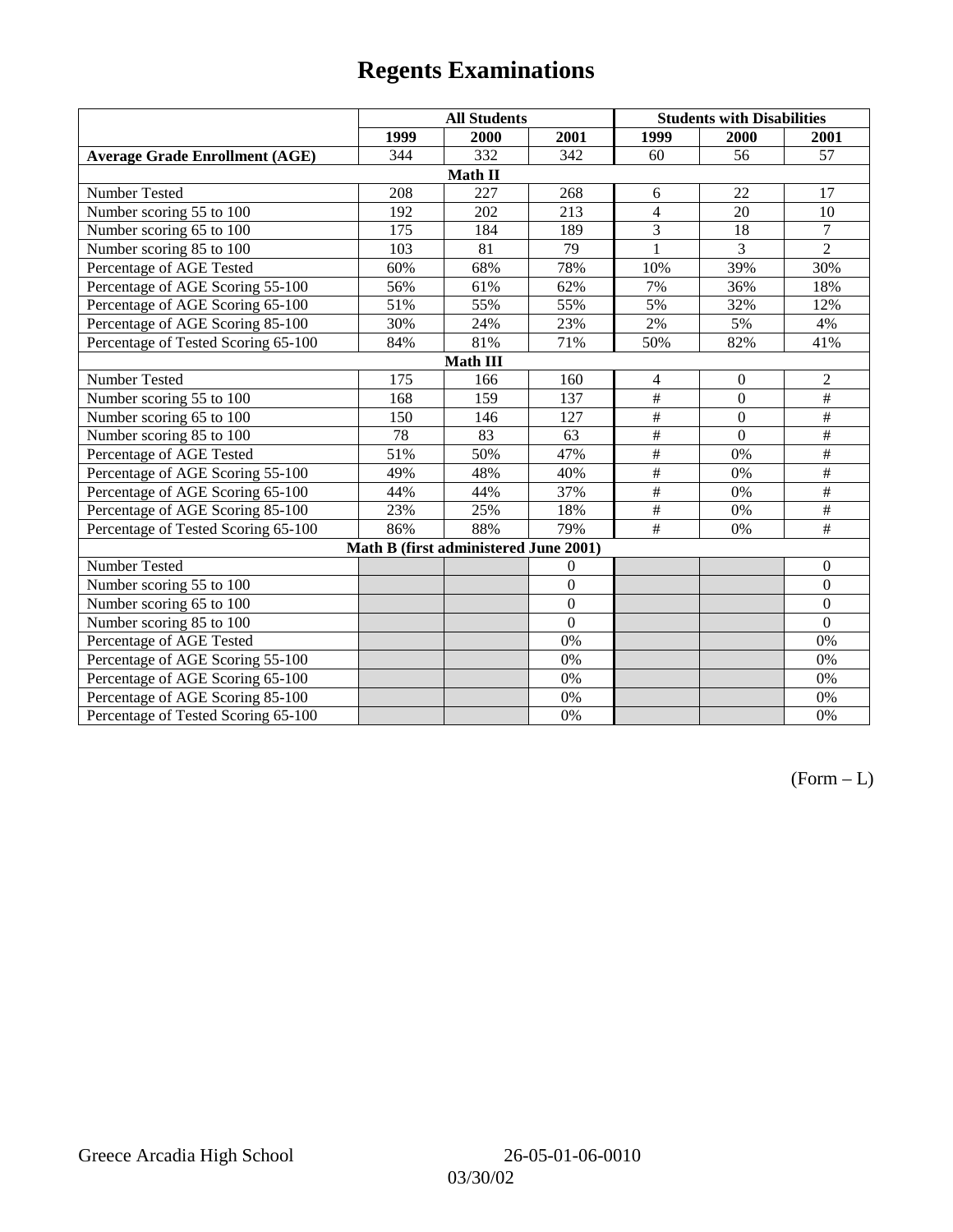|                                                                | <b>All Students</b>                             |                |                | <b>Students with Disabilities</b> |                 |                       |  |  |
|----------------------------------------------------------------|-------------------------------------------------|----------------|----------------|-----------------------------------|-----------------|-----------------------|--|--|
|                                                                | 1999                                            | 2000           | 2001           | 1999                              | 2000            | 2001                  |  |  |
| <b>Average Grade Enrollment (AGE)</b>                          | 344                                             | 332            | 342            | 60                                | 56              | 57                    |  |  |
| Earth Science (last administered January 2001)                 |                                                 |                |                |                                   |                 |                       |  |  |
| Number Tested                                                  | $\Omega$                                        | $\Omega$       | 48             | $\mathbf{0}$                      | $\theta$        | 5                     |  |  |
| Number scoring 55 to 100                                       | $\boldsymbol{0}$                                | $\mathbf{0}$   | 27             | $\mathbf{0}$                      | $\overline{0}$  | 3                     |  |  |
| Number scoring 65 to 100                                       | $\Omega$                                        | $\theta$       | 22             | $\Omega$                          | $\theta$        | 1                     |  |  |
| Number scoring 85 to 100                                       | $\overline{0}$                                  | $\overline{0}$ | $\theta$       | $\overline{0}$                    | $\overline{0}$  | $\Omega$              |  |  |
| Percentage of AGE Tested                                       | 0%                                              | 0%             | 14%            | 0%                                | 0%              | 9%                    |  |  |
| Percentage of AGE Scoring 55-100                               | 0%                                              | 0%             | 8%             | 0%                                | 0%              | 5%                    |  |  |
| Percentage of AGE Scoring 65-100                               | 0%                                              | 0%             | 6%             | 0%                                | 0%              | 2%                    |  |  |
| Percentage of AGE Scoring 85-100                               | 0%                                              | 0%             | 0%             | 0%                                | 0%              | 0%                    |  |  |
| Percentage of Tested Scoring 65-100                            | 0%                                              | 0%             | 46%            | $\overline{0\%}$                  | 0%              | 20%                   |  |  |
| Physical Setting: Earth Science (first administered June 2001) |                                                 |                |                |                                   |                 |                       |  |  |
| Number Tested                                                  |                                                 |                | 291            |                                   |                 | 39                    |  |  |
| Number scoring 55 to 100                                       |                                                 |                | 249            |                                   |                 | 26                    |  |  |
| Number scoring 65 to 100                                       |                                                 |                | 225            |                                   |                 | 21                    |  |  |
| Number scoring 85 to 100                                       |                                                 |                | 67             |                                   |                 | $\mathfrak{2}$        |  |  |
| Percentage of AGE Tested                                       |                                                 |                | 85%            |                                   |                 | 68%                   |  |  |
| Percentage of AGE Scoring 55-100                               |                                                 |                | 73%            |                                   |                 | 46%                   |  |  |
| Percentage of AGE Scoring 65-100                               |                                                 |                | 66%            |                                   |                 | 37%                   |  |  |
| Percentage of AGE Scoring 85-100                               |                                                 |                | 20%            |                                   |                 | 4%                    |  |  |
| Percentage of Tested Scoring 65-100                            |                                                 |                | 77%            |                                   |                 | 54%                   |  |  |
|                                                                | <b>Biology (last administered January 2001)</b> |                |                |                                   |                 |                       |  |  |
| Number Tested                                                  | 295                                             | 311            | 12             | 41                                | 34              | $\mathfrak{2}$        |  |  |
| Number scoring 55 to 100                                       | 258                                             | 271            | 11             | 18                                | 26              | $\overline{\#}$       |  |  |
| Number scoring 65 to 100                                       | 211                                             | 223            | $\overline{4}$ | 10                                | 15              | $\#$                  |  |  |
| Number scoring 85 to 100                                       | 49                                              | 34             | $\overline{0}$ | $\mathbf{0}$                      | $\overline{2}$  | $\#$                  |  |  |
| Percentage of AGE Tested                                       | 86%                                             | 94%            | 4%             | 68%                               | 61%             | $\#$                  |  |  |
| Percentage of AGE Scoring 55-100                               | 75%                                             | 82%            | 3%             | 30%                               | 46%             | $\#$                  |  |  |
| Percentage of AGE Scoring 65-100                               | 61%                                             | 67%            | 1%             | 17%                               | 27%             | $\frac{1}{2}$         |  |  |
| Percentage of AGE Scoring 85-100                               | 14%                                             | 10%            | 0%             | 0%                                | 4%              | $\#$                  |  |  |
| Percentage of Tested Scoring 65-100                            | 72%                                             | 72%            | 33%            | 24%                               | 44%             | $\overline{\#}$       |  |  |
| <b>Chemistry</b>                                               |                                                 |                |                |                                   |                 |                       |  |  |
| Number Tested                                                  | 177                                             | 167            | 179            | $\overline{\mathcal{A}}$          | $\overline{c}$  | 9                     |  |  |
| Number scoring 55 to 100                                       | 177                                             | 162            | 174            | $\#$                              | $\#$            | 9                     |  |  |
| Number scoring 65 to 100                                       | 163                                             | 149            | 152            | $\#$                              | $\overline{\#}$ | 6                     |  |  |
| Number scoring 85 to 100                                       | $\overline{76}$                                 | 52             | 58             | $\#$                              | $\#$            | $\mathbf{1}$          |  |  |
| Percentage of AGE Tested                                       | 51%                                             | 50%            | 52%            | $\frac{1}{2}$                     | $\frac{1}{2}$   | 16%                   |  |  |
| Percentage of AGE Scoring 55-100                               | 51%                                             | 49%            | 51%            | $\#$                              | $\#$            | 16%                   |  |  |
| Percentage of AGE Scoring 65-100                               | 47%                                             | 45%            | 44%            | $\#$                              | $\#$            | 11%                   |  |  |
| Percentage of AGE Scoring 85-100                               | 22%                                             | 16%            | 17%            | $\#$                              | $\#$            | 2%                    |  |  |
| Percentage of Tested Scoring 65-100                            | 92%                                             | 89%            | 85%            | $\overline{\#}$                   | $\overline{\#}$ | 67%<br>$(T_{\rm ex})$ |  |  |

(Form – M)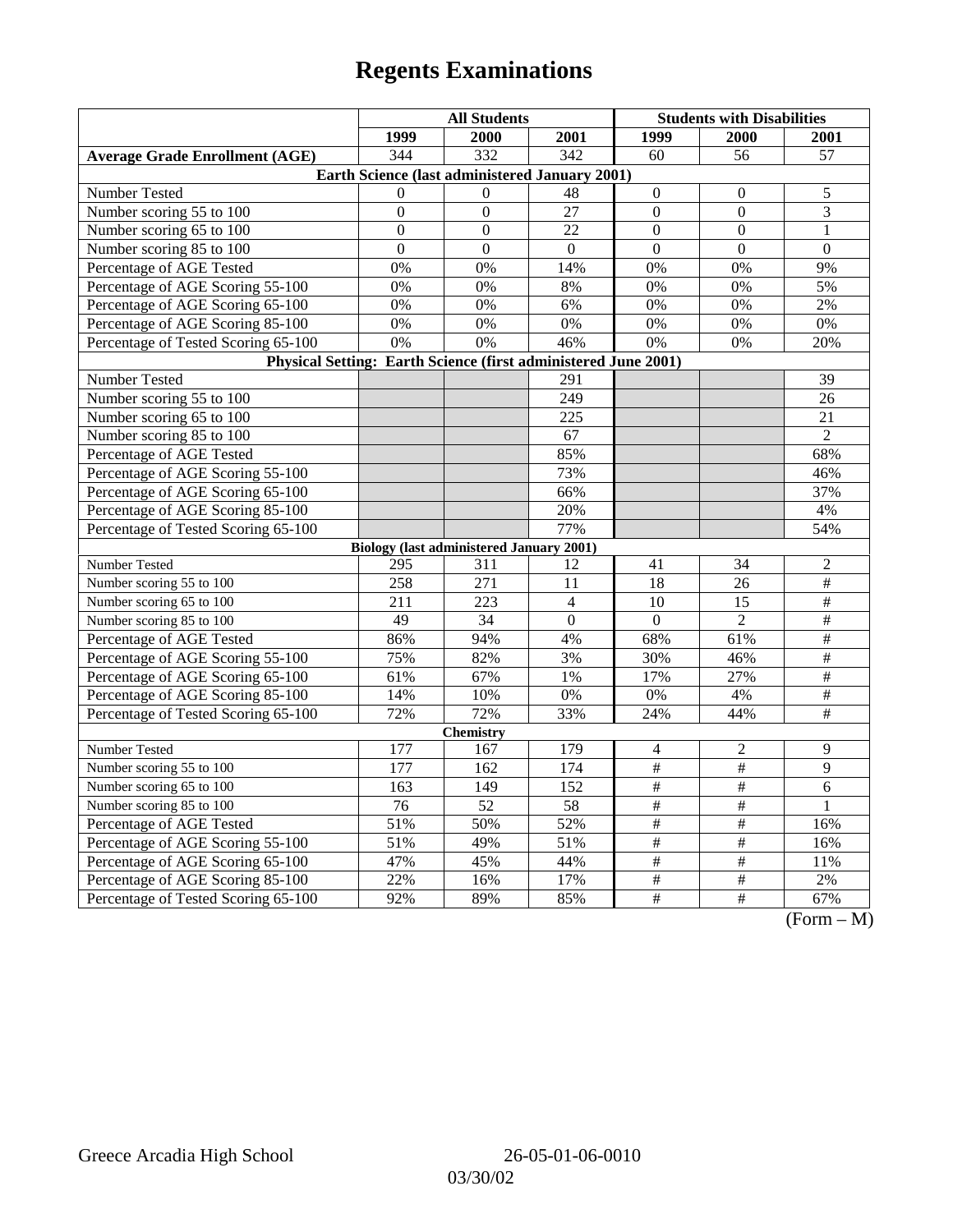|                                                   | <b>All Students</b> |      |      | <b>Students with Disabilities</b> |                |          |  |  |
|---------------------------------------------------|---------------------|------|------|-----------------------------------|----------------|----------|--|--|
|                                                   | 1999                | 2000 | 2001 | 1999                              | 2000           | 2001     |  |  |
| <b>Average Grade Enrollment (AGE)</b>             | 344                 | 332  | 342  | 60                                | 56             | 57       |  |  |
| Living Environment (first administered June 2001) |                     |      |      |                                   |                |          |  |  |
| Number Tested                                     |                     |      | 276  |                                   |                | 24       |  |  |
| Number scoring 55 to 100                          |                     |      | 273  |                                   |                | 22       |  |  |
| Number scoring 65 to 100                          |                     |      | 263  |                                   |                | 17       |  |  |
| Number scoring 85 to 100                          |                     |      | 49   |                                   |                | $\Omega$ |  |  |
| Percentage of AGE Tested                          |                     |      | 81%  |                                   |                | 42%      |  |  |
| Percentage of AGE Scoring 55-100                  |                     |      | 80%  |                                   |                | 39%      |  |  |
| Percentage of AGE Scoring 65-100                  |                     |      | 77%  |                                   |                | 30%      |  |  |
| Percentage of AGE Scoring 85-100                  |                     |      | 14%  |                                   |                | 0%       |  |  |
| Percentage of Tested Scoring 65-100               |                     |      | 95%  |                                   |                | 71%      |  |  |
| <b>Physics</b>                                    |                     |      |      |                                   |                |          |  |  |
| Number Tested                                     | 78                  | 50   | 40   |                                   | $\overline{2}$ |          |  |  |
| Number scoring 55 to 100                          | 76                  | 49   | 40   | #                                 | #              | #        |  |  |
| Number scoring 65 to 100                          | 68                  | 47   | 40   | #                                 | #              | #        |  |  |
| Number scoring 85 to 100                          | 28                  | 31   | 11   | #                                 | #              | #        |  |  |
| Percentage of AGE Tested                          | 23%                 | 15%  | 12%  | #                                 | #              | #        |  |  |
| Percentage of AGE Scoring 55-100                  | 22%                 | 15%  | 12%  | $\#$                              | $\#$           | #        |  |  |
| Percentage of AGE Scoring 65-100                  | 20%                 | 14%  | 12%  | #                                 | #              | #        |  |  |
| Percentage of AGE Scoring 85-100                  | 8%                  | 9%   | 3%   | #                                 | #              | #        |  |  |
| Percentage of Tested Scoring 65-100               | 87%                 | 94%  | 100% | #                                 | #              | #        |  |  |

 $(Form - N)$